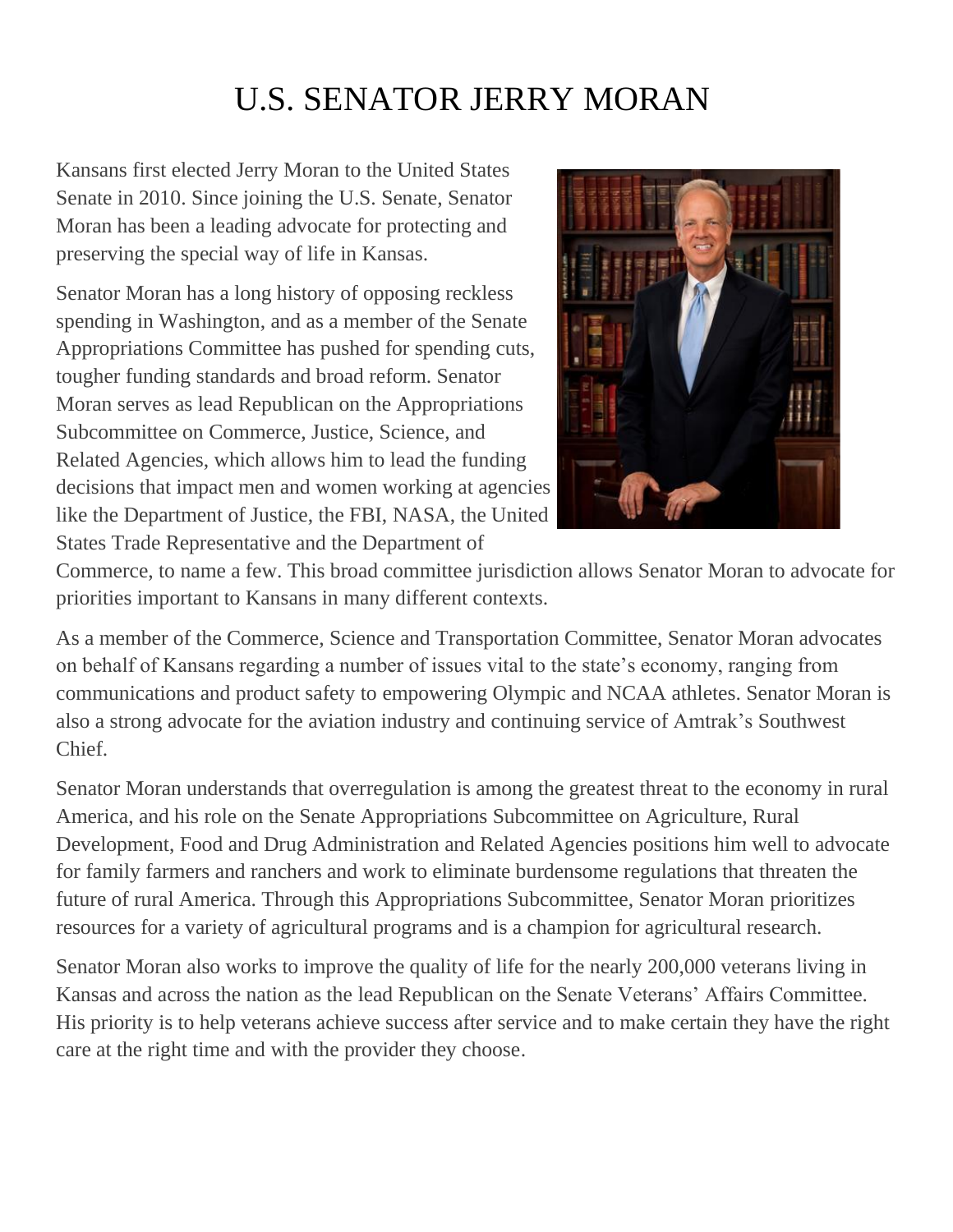Since joining the U.S. Senate, Senator Moran has also been a leading advocate for issues related to entrepreneurship, job creation and innovation. He is committed to putting policies in place that foster a pro-growth environment where businesses can succeed without government-imposed barriers.

Senator Moran serves as a member of a number of caucuses that enhance his ability to represent Kansans' interests in the United States Senate. His focus on protecting rural Kansans and their communities led him to co-found the Senate Community Pharmacy Caucus, the Senate Economic Mobility Caucus and the Senate Hunger Caucus. He also serves as co-chair of the Congressional Task Force on Down Syndrome, the Senate NIH Caucus, the Senate Aerospace Caucus and the Senate Defense Community Caucus.

As a new member of the Health, Education, Labor, and Pensions Committee, Senator Moran will help shape health care policies related to the COVID-19 pandemic to make certain all Americans, including those in rural areas, have access to vaccines, testing and personal protection equipment (PPE) to help end this pandemic.

During the 2014 election cycle, Senator Moran served as chairman of the National Republican Senatorial Committee (NRSC). Under Senator Moran's leadership, Republicans gained a net increase of nine seats – the largest Senate swing by any party since 1980 and the largest Senate gain in a midterm election since 1958, resulting in a Republican Senate majority.

Prior to his election to the Senate in November 2010, Moran served Kansans in the "Big First" Congressional district for seven terms in the U.S. House of Representatives, as well as eight years in the Kansas State Senate – spending the last two years as Majority Leader. As a senior member of the U.S. House Agriculture Committee, then-Congressman Moran worked with colleagues to craft legislation that allowed Kansas farms and ranches to remain viable in today's competitive global marketplace, and participated in the implementation of two Farm Bills. Moran was also an active member of the House Transportation and Infrastructure Committee, as well as the House Veterans' Affairs Committee where he served as chairman of the Health Subcommittee.

Senator Moran has made it his top priority to stay connected to the people he represents. Despite the distance of more than 1,000 miles between Washington, D.C., and Kansas, he returns home each weekend to meet with people from across the state. The conversations he has with Kansans during his travels around the state greatly impact the work he does in Washington.

While at home in Kansas, he volunteers his time at several community organizations. He serves on the board of trustees of the Fort Hays State University Endowment Foundation, on the executive committee of the Coronado Area Council of the Boy Scouts of America, and is a former trustee of the Eisenhower Foundation. He is also an active Lions Club member, Rotary Club member, and Sons of The American Legion member. He attends the First Presbyterian Church of Manhattan.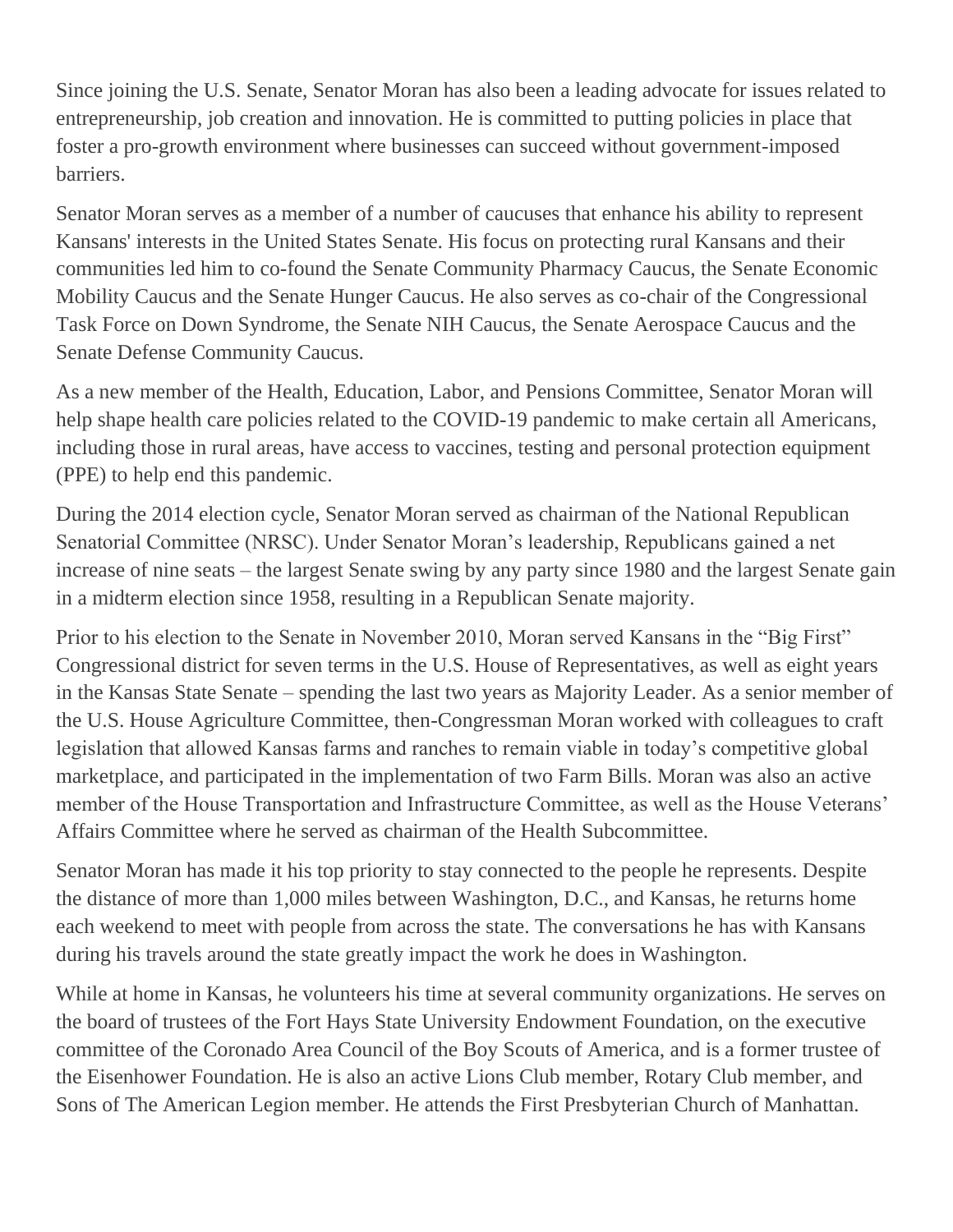Before his election to public office, Senator Moran attended Fort Hays State University and later the University of Kansas, where he completed a degree in economics. After an early career as a small-town banker, he received his J.D. from the University of Kansas. Jerry and his wife Robba continue to live in Kansas. They have two daughters, Kelsey and Alex, and two grandchildren.

## **Senator Moran's Committee Assignments for the 117th Congress:**

## **Appropriations Committee:**

The United States Senate Committee on Appropriations has jurisdiction over all discretionary spending legislation in the Senate. This committee provides members with an opportunity to provide oversight of federal spending.

#### *Subcommittees:*

- Ranking Member Subcommittee on Commerce, Justice, and Related Agencies
- Subcommittee on Agriculture, Rural Development, Food and Drug Administration, and Related Agencies
- Subcommittee on Defense
- Subcommittee on Financial Services and General Government
- Subcommittee on Labor, Health and Human Services, Education, and Related Agencies
- Subcommittee on State and Foreign Operations

# **Banking, Housing and Urban Affairs Committee:**

The United States Senate Committee on Banking, Housing & Urban Affairs has jurisdiction over international economic policy as it affects United States monetary affairs, credit and financial institutions. This committee also studies and reviews economic growth, urban affairs and credit on a comprehensive basis.

#### *Subcommittees:*

- Subcommittee on Housing Transportation and Community Development
- Subcommittee on Financial Institutions and Consumer Protection
- Subcommittee on Securities, Insurance and Investment

#### **Commerce, Science and Transportation Committee[:](http://www.commerce.senate.gov/public/)**

The United States Senate Committee on Commerce, Science, and Transportation has a vast range of issues under its jurisdiction. These issues range from communications, highways, aviation, rail, shipping, transportation security, merchant marine, the Coast Guard, oceans, fisheries, climate change, disasters, science, space, interstate